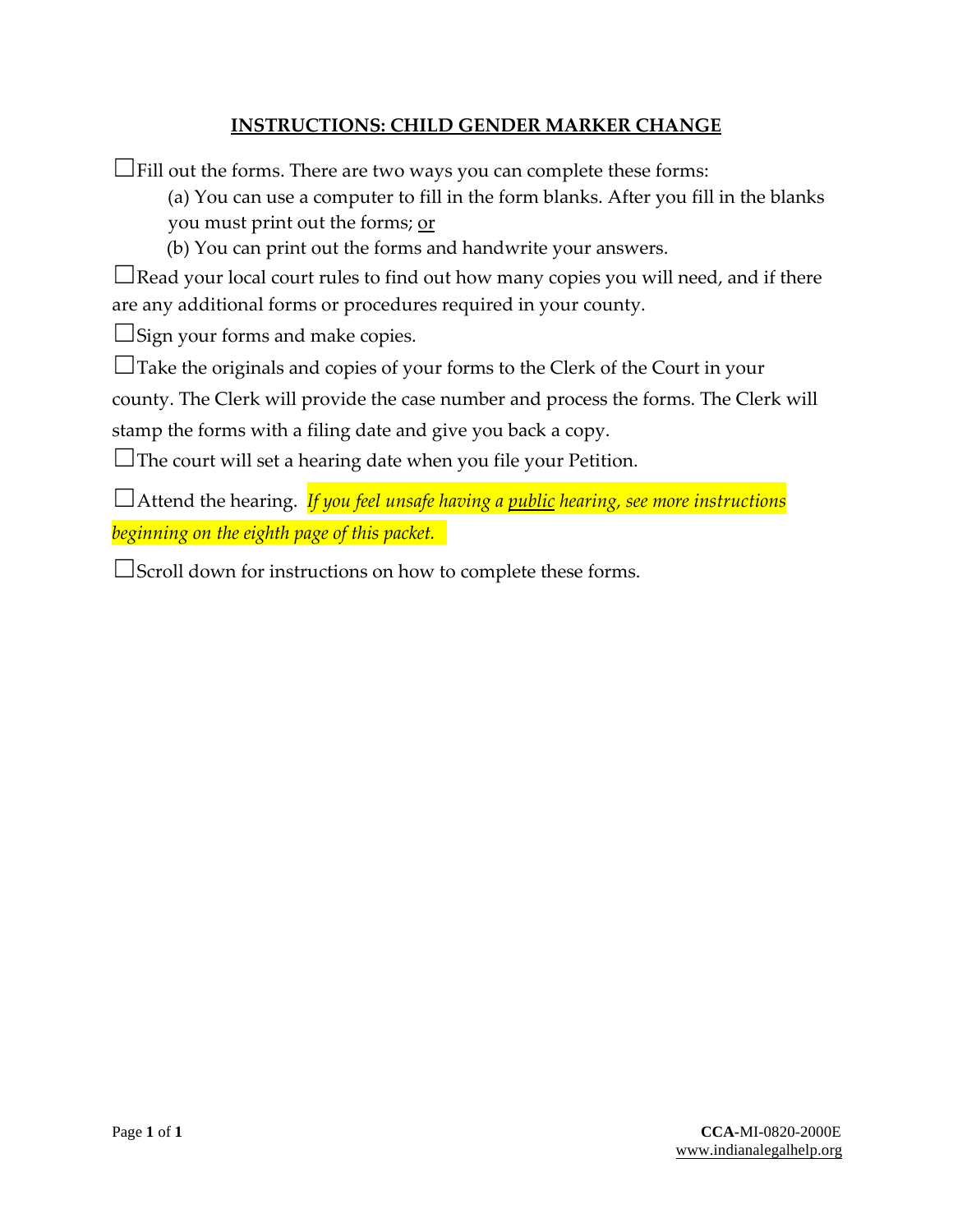| <b>STATE OF INDIANA</b>              | ) IN THE $\_$<br>)SS: | COURT |
|--------------------------------------|-----------------------|-------|
| COUNTY OF                            | $)$ CAUSE NO.         |       |
| IN RE THE GENDER CHANGE<br>OF MINOR: |                       |       |
| Name of Minor                        |                       |       |
| Petitioner                           |                       |       |

#### **APPEARANCE BY UNREPRESENTED PERSON IN CIVIL CASE**

1. My name is \_\_\_\_\_\_\_\_\_\_\_\_\_\_\_\_\_\_\_\_\_\_\_\_\_\_\_\_\_\_\_\_\_ and I am the Petitioner, the initiating party.

- 2. In this case I am not represented by a lawyer.
- 3. Contact information for receiving legal service of document and case information as required by Court Rules. (*If this case, or a related case, involves a protection from abuse order, a workplace violence restraining order, or a no-contact order, you must provide an address for the purpose of legal service of documents. But, that address should not be one that exposes your location.)*

Address:

Email address:

☐ *I will accept service at the above email address.*

 Phone: Fax:

OR, if in a related case, you have used the Attorney General confidential address, you may check the box below:



☐ Attorney General confidential address

3. This is an MI case type as defined in Administrative Rule 8(B)(3).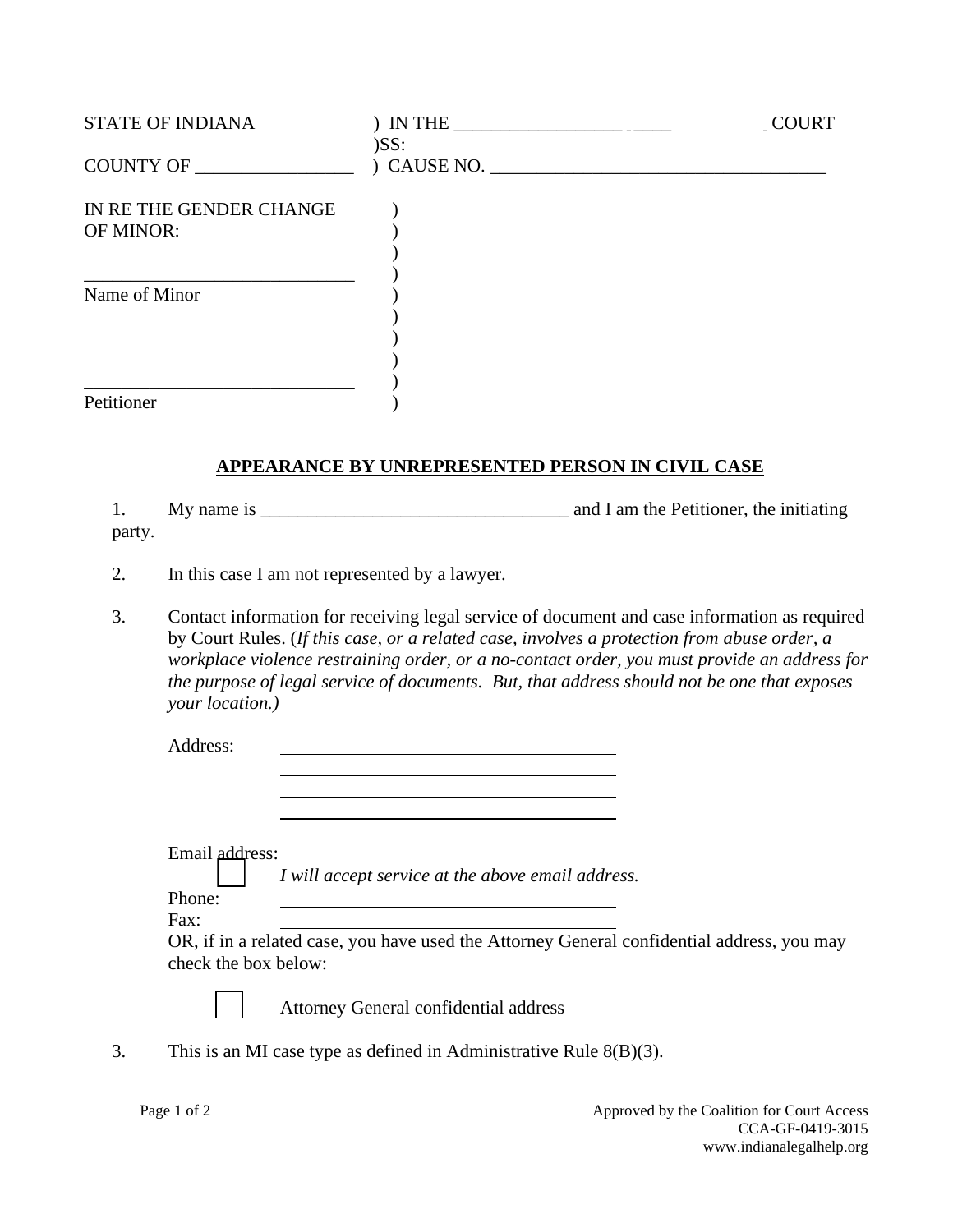4. There are related cases: *(If yes, please indicate below)*

|  | Yes            |
|--|----------------|
|  | N <sub>o</sub> |

Caption and case number of related cases:

| Caption: | Case No.: |
|----------|-----------|
| Caption: | Case No.: |
| Caption: | Case No.: |

Additional information as required by local rule:

I am the only party to this proceeding and therefore there is no other party to serve.

**Signature**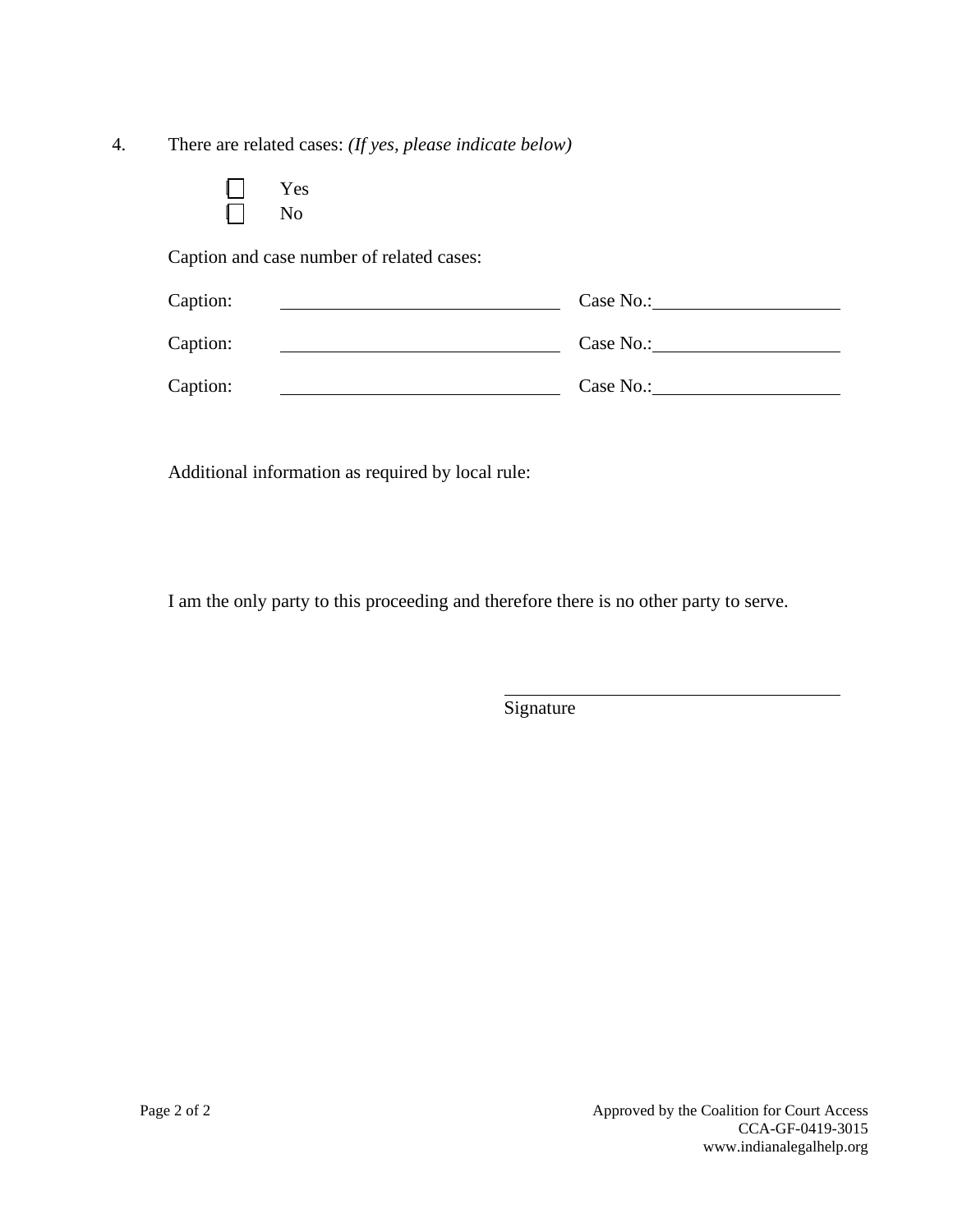| <b>STATE OF INDIANA</b>              | IN THE $\_\_$ | <b>COURT</b> |
|--------------------------------------|---------------|--------------|
| COUNTY OF                            | ) CAUSE NO.   |              |
| IN RE THE GENDER CHANGE<br>OF MINOR: |               |              |
| Name of Minor                        |               |              |
| Petitioner                           |               |              |

## **VERIFIED PETITION FOR CHANGE OF GENDER OF MINOR**

 Petitioner, \_\_\_\_\_\_\_\_\_\_\_\_\_\_\_\_\_\_\_\_\_\_\_\_\_\_\_\_\_\_\_\_\_\_\_\_\_\_\_\_, pro se, respectfully petitions the court to change the gender of the above-noted child pursuant to the inherent equity jurisdiction of the court. In support of this Petition, Petitioner states as follows:

1. Petitioner is the  $\Box$  of the child whose gender is sought to be changed. Petitioner is the \_\_

\_\_\_\_\_\_\_\_\_\_\_\_\_\_\_\_\_\_\_\_\_\_\_\_\_\_\_\_\_\_\_\_\_\_\_\_\_\_\_\_\_\_\_\_\_\_\_\_\_\_\_\_\_\_\_\_\_\_\_\_\_\_\_\_\_\_\_\_\_\_\_\_\_\_\_\_\_\_

- 2. The child's current legal name is \_\_\_\_\_\_\_\_\_\_\_\_\_\_\_\_\_\_\_\_\_\_\_\_\_\_\_\_\_\_\_\_\_\_\_\_\_\_\_\_\_.
- 3. The current sex designation on the child's birth certificate is  $\frac{1}{\sqrt{2}}$
- 4. The child's date of birth is  $\blacksquare$
- 5. That the child's mailing address is:

And if different, the child's residential address is:

- 6.  $\Box$  Child has not been known by any other legal names. ☐ Previously child's legal name was: \_\_\_\_\_\_\_\_\_\_\_\_\_\_\_\_\_\_\_\_\_\_\_\_\_\_\_\_\_\_\_\_\_\_\_\_\_\_\_\_.
- 7. The child was born in \_\_\_\_\_\_\_\_\_\_\_\_\_\_\_\_\_\_\_\_\_\_\_\_ and is a United States citizen.

\_\_\_\_\_\_\_\_\_\_\_\_\_\_\_\_\_\_\_\_\_\_\_\_\_\_\_\_\_\_\_\_\_\_\_\_\_\_\_\_\_\_\_\_\_\_\_\_\_\_\_\_\_\_\_\_\_\_\_\_\_\_\_\_\_\_\_\_\_\_\_\_\_\_\_\_\_\_

8. This petition is made in good faith and not for fraudulent purposes.

9. Pursuant to the inherent equity jurisdiction of the court and *In Re Petition for Change of Birth Certificate,* 22 N.E.3d 707 (Ind. Ct. App. 2014), I want to change child's gender marker  $from \_\_\_\_\_\_$   $\_to \_\_\_\_\_$ 

10. I want to make this change because: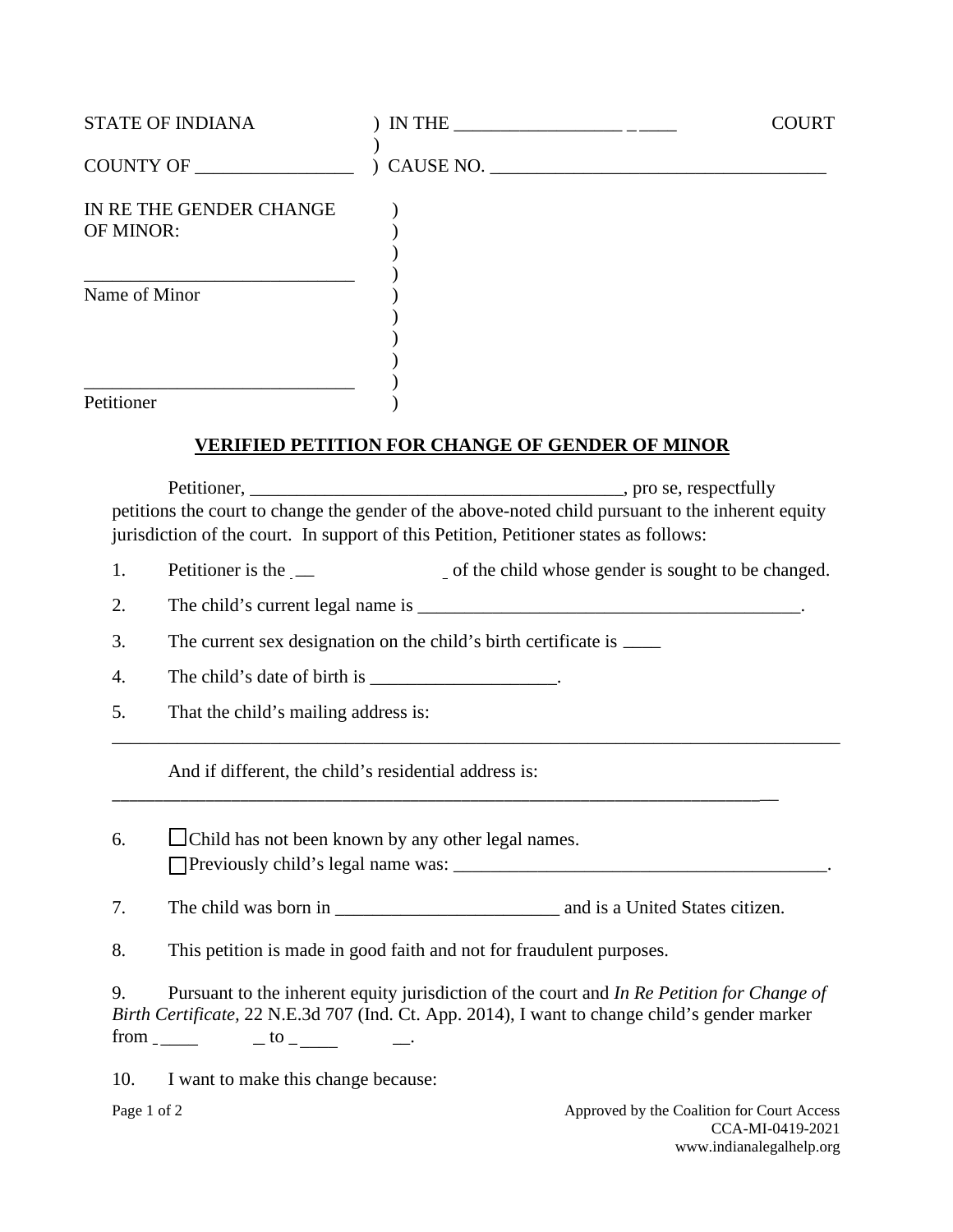☐I want the child's legal gender to accurately reflect the child's gender identity and presentation.

| $\mid$ Other:                                                                        |
|--------------------------------------------------------------------------------------|
|                                                                                      |
|                                                                                      |
| WHEREFORE the undersigned prays that the Court set this matter for hearing, that the |

Court grant this Verified Petition for Change of Gender of Minor, and for all other just and proper relief.

I am the only party to this case, therefore there is no other party to serve.

# **I affirm under penalties for perjury that the foregoing representations are true to the best of my knowledge and belief.**

\_\_\_\_\_\_\_\_\_\_\_\_\_\_\_\_\_\_\_\_\_\_\_\_\_\_\_\_\_\_\_\_ \_\_\_\_\_\_\_\_\_\_\_\_\_\_\_\_\_\_\_\_\_\_\_\_\_\_\_\_\_\_\_\_\_\_\_\_\_\_\_\_\_\_ Date Signature

 $\overline{\phantom{a}}$  , which is a set of the set of the set of the set of the set of the set of the set of the set of the set of the set of the set of the set of the set of the set of the set of the set of the set of the set of th

Printed Legal Name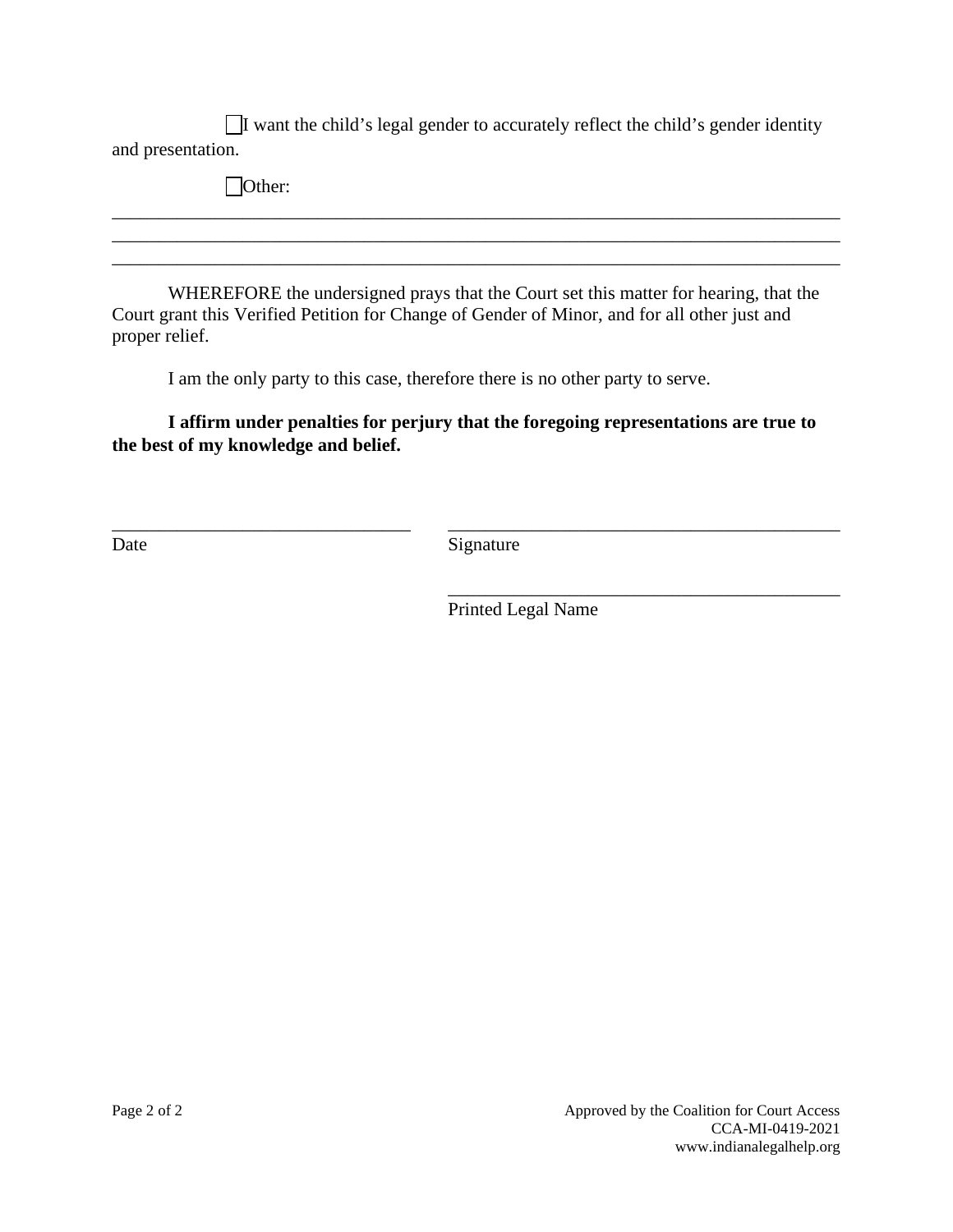| <b>STATE OF INDIANA</b>              | $IN THE _______$ | _COURT |
|--------------------------------------|------------------|--------|
| COUNTY OF _________________          | ) CAUSE NO.      |        |
| IN RE THE GENDER CHANGE<br>OF MINOR: |                  |        |
| Name of Minor                        |                  |        |
| Petitioner                           |                  |        |

## **ORDER SETTING HEARING**

Comes now \_\_\_\_\_\_\_\_\_\_\_\_\_\_\_\_\_\_\_\_\_\_\_\_\_\_\_\_\_\_\_\_\_\_\_\_\_, pro se, having filed a Verified Petition for Change of Gender of Child, and the Court finds that the matter should be set for hearing.

\_\_\_\_\_\_\_\_\_\_\_\_\_\_\_\_\_\_\_\_\_\_\_\_\_\_\_\_\_\_\_\_\_\_\_\_\_\_\_\_\_\_\_\_\_\_\_\_\_\_\_\_\_\_\_\_\_\_\_\_\_\_\_\_\_\_\_\_\_\_\_\_\_\_\_\_\_\_\_\_\_\_.

## **IT IS THEREFORE ORDERED** that this matter shall be heard on

\_\_\_\_\_\_\_\_\_\_\_\_\_\_\_\_\_\_\_\_\_\_\_\_\_\_\_\_\_\_\_\_\_\_\_\_\_\_\_\_\_\_\_ \_\_\_\_\_\_\_\_\_\_\_\_\_\_\_\_\_\_\_\_\_\_\_\_\_\_\_\_\_\_\_\_\_\_\_\_\_\_\_\_\_\_\_ \_\_\_\_\_\_\_\_\_\_\_\_\_\_\_\_\_\_\_\_\_\_\_\_\_\_\_\_\_\_\_\_\_\_\_\_\_\_\_\_\_\_\_

So ORDERED \_\_\_\_\_\_\_\_\_\_\_\_\_\_\_\_\_\_\_\_\_\_\_\_\_\_\_\_\_\_\_\_\_\_\_\_\_\_\_\_\_\_\_\_\_\_\_\_\_\_\_\_\_\_\_\_\_\_\_\_\_\_\_\_\_\_\_\_

 $\overline{\phantom{a}}$  , which is a set of the set of the set of the set of the set of the set of the set of the set of the set of the set of the set of the set of the set of the set of the set of the set of the set of the set of th Judicial Officer

Distribution:

Page 1 of 1 Approved by the Coalition for Court Access CCA-MI-0419-2018 www.indianalegalhelp.org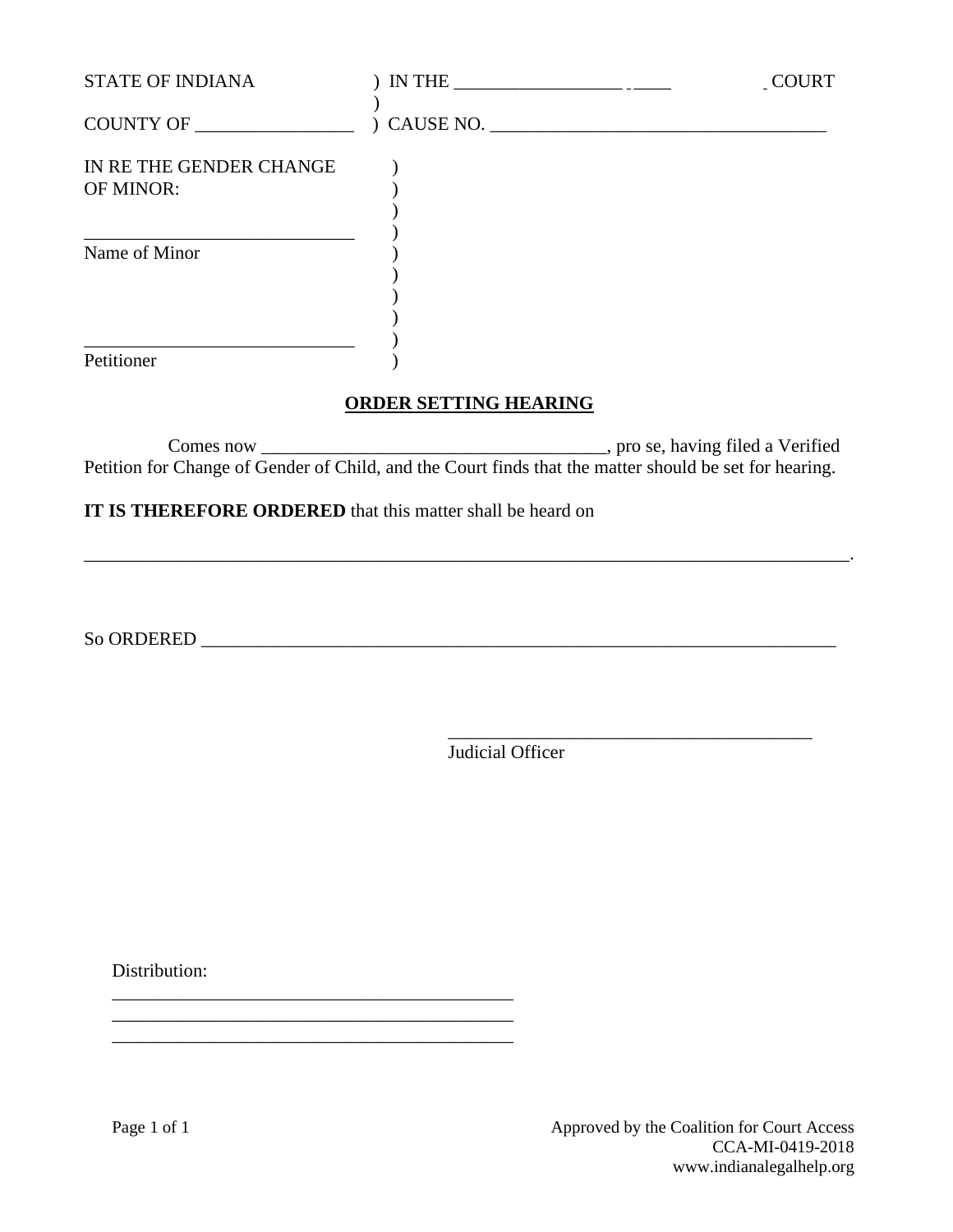| <b>STATE OF INDIANA</b>              |                            | <b>COURT</b> |
|--------------------------------------|----------------------------|--------------|
| COUNTY OF                            | $\sum_{i=1}^{n}$ CAUSE NO. |              |
| IN RE THE GENDER CHANGE<br>OF MINOR: |                            |              |
| Name of Minor                        |                            |              |
| Petitioner                           |                            |              |

# **ORDER ON VERIFIED PETITION FOR CHANGE OF GENDER OF MINOR**

 The Court, having reviewed the Verified Petition for Change of Gender Of Minor and the evidence presented at the hearing now finds:

 1. Petitioner is seeking to change their gender in good faith and not for a fraudulent or unlawful purpose. *In Re Petition for Change of Birth Certificate*, 22 N.E.3d 707 (Ind. Ct. App. 2014).

|             |                                                                                                                      | does not have a former |
|-------------|----------------------------------------------------------------------------------------------------------------------|------------------------|
| legal name. |                                                                                                                      |                        |
| name.       | <u> 1980 - Jan Stein Stein Stein Stein Stein Stein Stein Stein Stein Stein Stein Stein Stein Stein Stein Stein S</u> | had a former legal     |
| 3.          | Minor Child's                                                                                                        | date of birth is       |

**IT IS THEREFORE ORDERED** that Petitioner's Verified Petition for Change of Gender Of Minor is GRANTED.

Minor Child's legal gender is changed from  $\frac{1}{\sqrt{2}}$  and  $\frac{1}{\sqrt{2}}$  and  $\frac{1}{\sqrt{2}}$  and  $\frac{1}{\sqrt{2}}$  and  $\frac{1}{\sqrt{2}}$  and  $\frac{1}{\sqrt{2}}$  and  $\frac{1}{\sqrt{2}}$  and  $\frac{1}{\sqrt{2}}$  and  $\frac{1}{\sqrt{2}}$  and  $\frac{1}{\sqrt{2}}$  and  $\frac{1}{\sqrt$ 

**IT IS FURTHER ORDERED** that all agencies and institutions issuing the Minor Child identity documents are directed to amend such documents consistent with this order, including but not limited to the Indiana State Department of Health and its subdivisions.

So ORDERED:

\_\_\_\_\_\_\_\_\_\_\_\_\_\_\_\_\_\_\_\_\_\_\_\_\_\_\_\_\_\_\_\_\_\_\_\_\_\_\_\_\_\_\_ \_\_\_\_\_\_\_\_\_\_\_\_\_\_\_\_\_\_\_\_\_\_\_\_\_\_\_\_\_\_\_\_\_\_\_\_\_\_\_\_\_\_\_ \_\_\_\_\_\_\_\_\_\_\_\_\_\_\_\_\_\_\_\_\_\_\_\_\_\_\_\_\_\_\_\_\_\_\_\_\_\_\_\_\_\_\_

 $\overline{\phantom{a}}$  , which is a set of the set of the set of the set of the set of the set of the set of the set of the set of the set of the set of the set of the set of the set of the set of the set of the set of the set of th Judicial Officer

Distribution: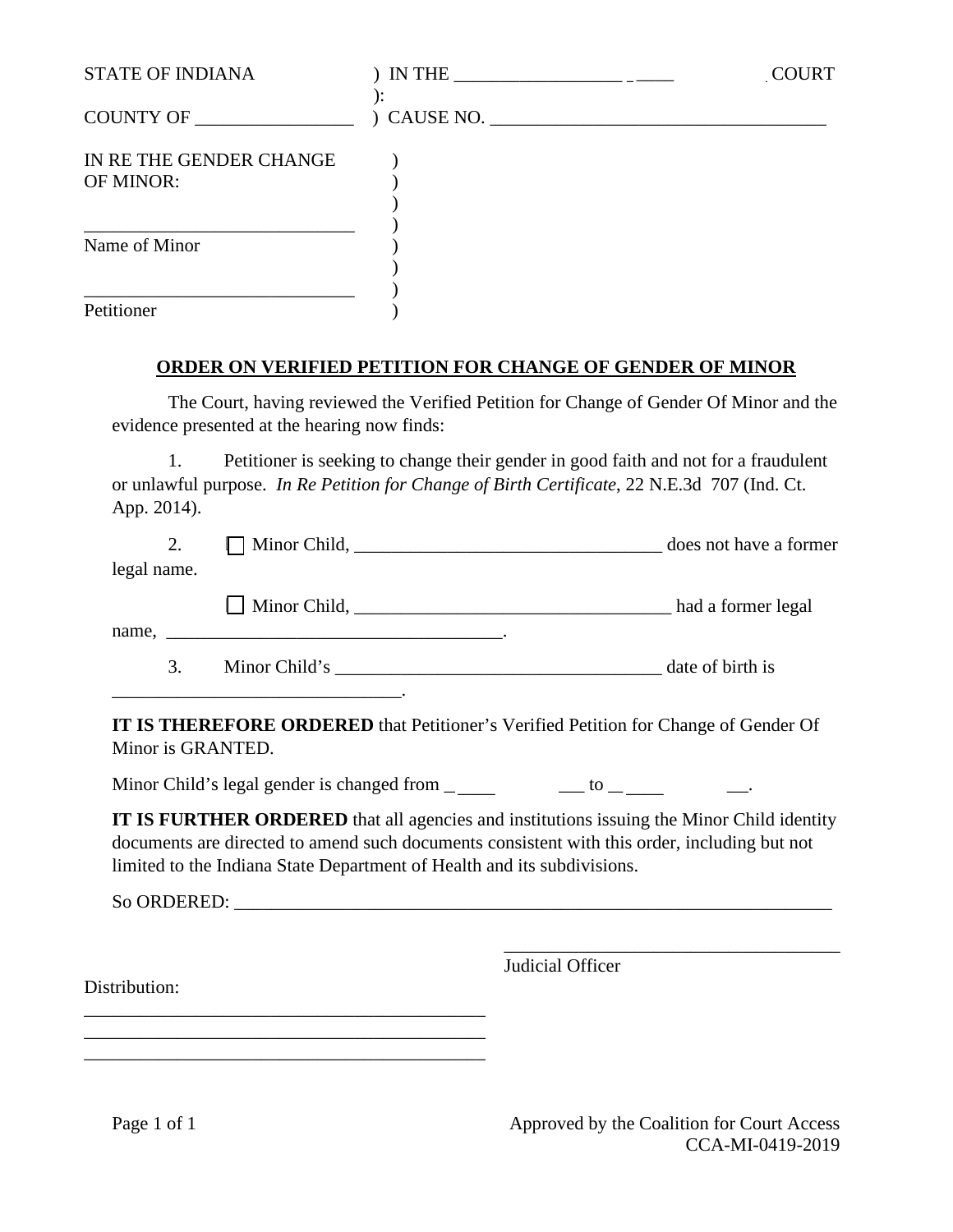You do not have to file the following documents, *but you may want to*. Read below and then decide whether you want to fill out and file them.

Court rules allow you to ask that records be sealed (not available to the public) for your safety. If you feel having this case public would put you at significant risk of substantial harm, fill out all of the following forms and submit them to the Clerk of Court **when you start your gender change case**.

1. The first document is Notice of Exclusion of Confidential Information From Public Access. This lets the court know you want the court to keep the papers you file out of public view.

2. The second document is the Verified Request to Prohibit Public Access Pursuant to Indiana Rules on Access to Court Records. This is a request to the Judge to make your case confidential. This is where you should detail all the reasons you would feel unsafe having your gender change made public

3. The third document is the <u>Memorandum of Law in Support of Verified</u> Request to Prohibit Public Access Pursuant to Rules on Access to Court Records. Indiana Legal Services wrote this memo to explain to the Judge why, in general, it can be unsafe for trans people to be outed, and why this means the gender change of a transgender person should be sealed (confidential).

 4. The fourth document is the Public Notice of Hearing. The law says that if you ask a judge to make the case confidential, there must be a public hearing on the sealing request (that's the second document listed above). To let the public know about the hearing, the court posts this notice in the courthouse at least 30 days before the hearing.

5. Finally, the fifth document is the Order on Request to Prohibit Public Access Pursuant to Indiana Rules on Access to Court Records. This is a document that you want the Judge to sign. If the Judge decides that your case should remain confidential, not viewable by the public, then the Judge will sign this document and your case will be *sealed*.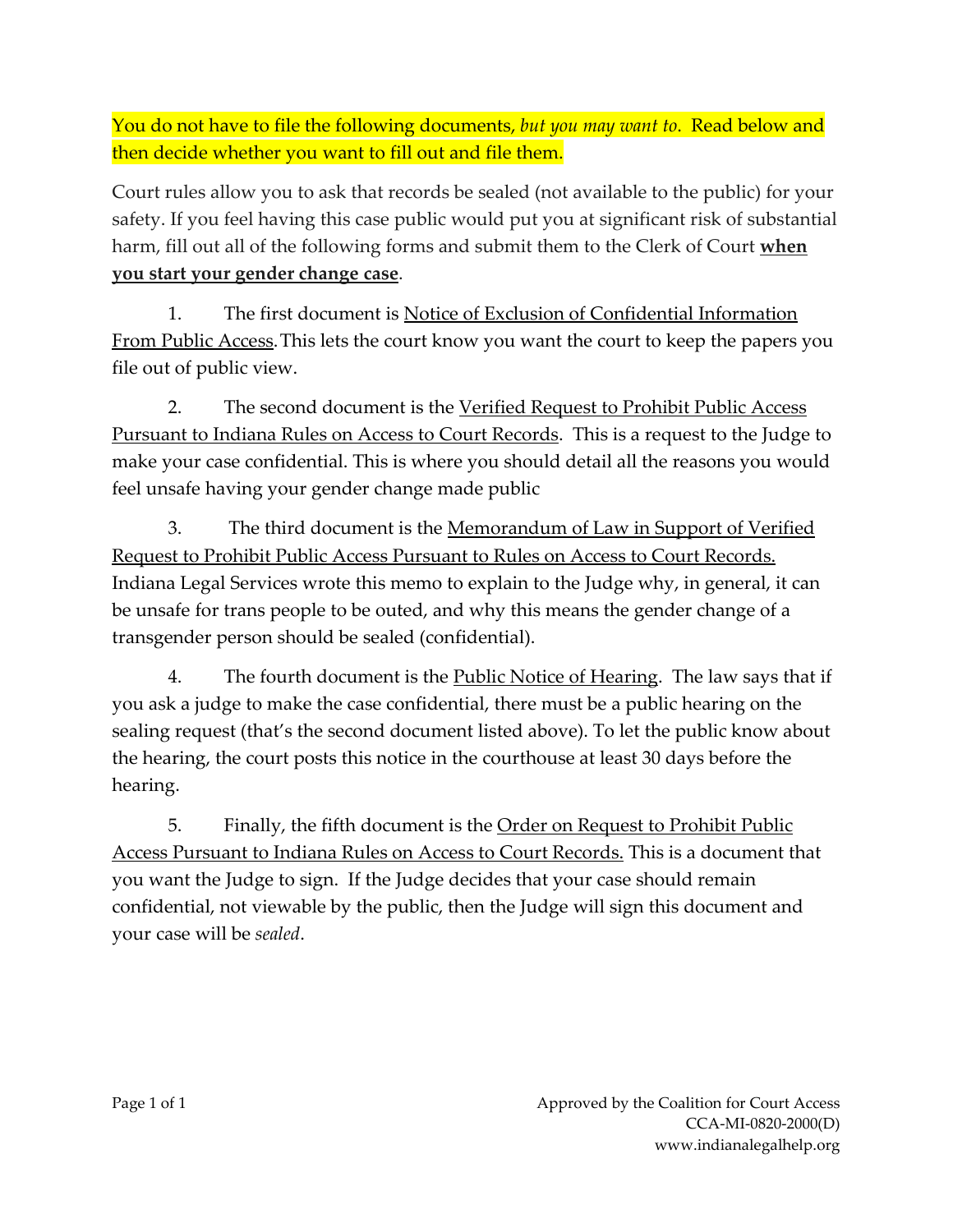| <b>STATE OF INDIANA</b>              | $IN THE _______$           | <b>COURT</b> |
|--------------------------------------|----------------------------|--------------|
| COUNTY OF                            | $\sum_{i=1}^{n}$ CAUSE NO. |              |
| IN RE THE GENDER CHANGE<br>OF MINOR: |                            |              |
| Name of Minor                        |                            |              |
| Petitioner                           |                            |              |

# **NOTICE OF EXCLUSION OF CONFIDENTIAL INFORMATION FOR PUBLIC ACCESS**

Contemporaneous with the filing of their Verified Petition For Change Of Gender Of Minor, **Minor** and pursuant to Indiana Rules on Access to  $\alpha$ Court Records, Petitioner provides this notice that the information listed below is to remain excluded from public access in accordance with Rule 6:

- 1. Appearance
- 2. Verified Petition for Change of Gender of Minor
- 3. Order on Verified Petition for Change of Gender

\_\_\_\_\_\_\_\_\_\_\_\_\_\_\_\_\_\_\_\_\_\_\_\_\_\_\_\_\_\_\_\_\_\_\_\_\_

- 4. Notice of Exclusion of Confidential Information for Public Access
- 5. Verified Request to Prohibit Public Access Pursuant to Indiana Rules on Access to Court Records
- 6. Memorandum of Law in Support of Verified Request to Prohibit Public Access and/or Waive Publication Pursuant to Rules on Access to Court Records

\_\_\_\_\_\_\_\_\_\_\_\_\_\_\_\_\_\_\_\_\_\_\_\_\_\_\_\_\_\_\_\_\_\_\_\_\_ \_\_\_\_\_\_\_\_\_\_\_\_\_\_\_\_\_\_\_\_\_\_\_\_\_\_\_\_\_\_\_\_\_\_

7. Order on Verified Request To Prohibit Public Access Pursuant to Indiana Rules on Access to Court Records

I am the only party to this proceeding. Hence there is no other party to be served.

Respectfully submitted,

Signature Date

Printed Legal Name

Page 1 of 1 Approved by the Coalition for Court Access CCA-MI-0820-2020 www.indianalegalhelp.org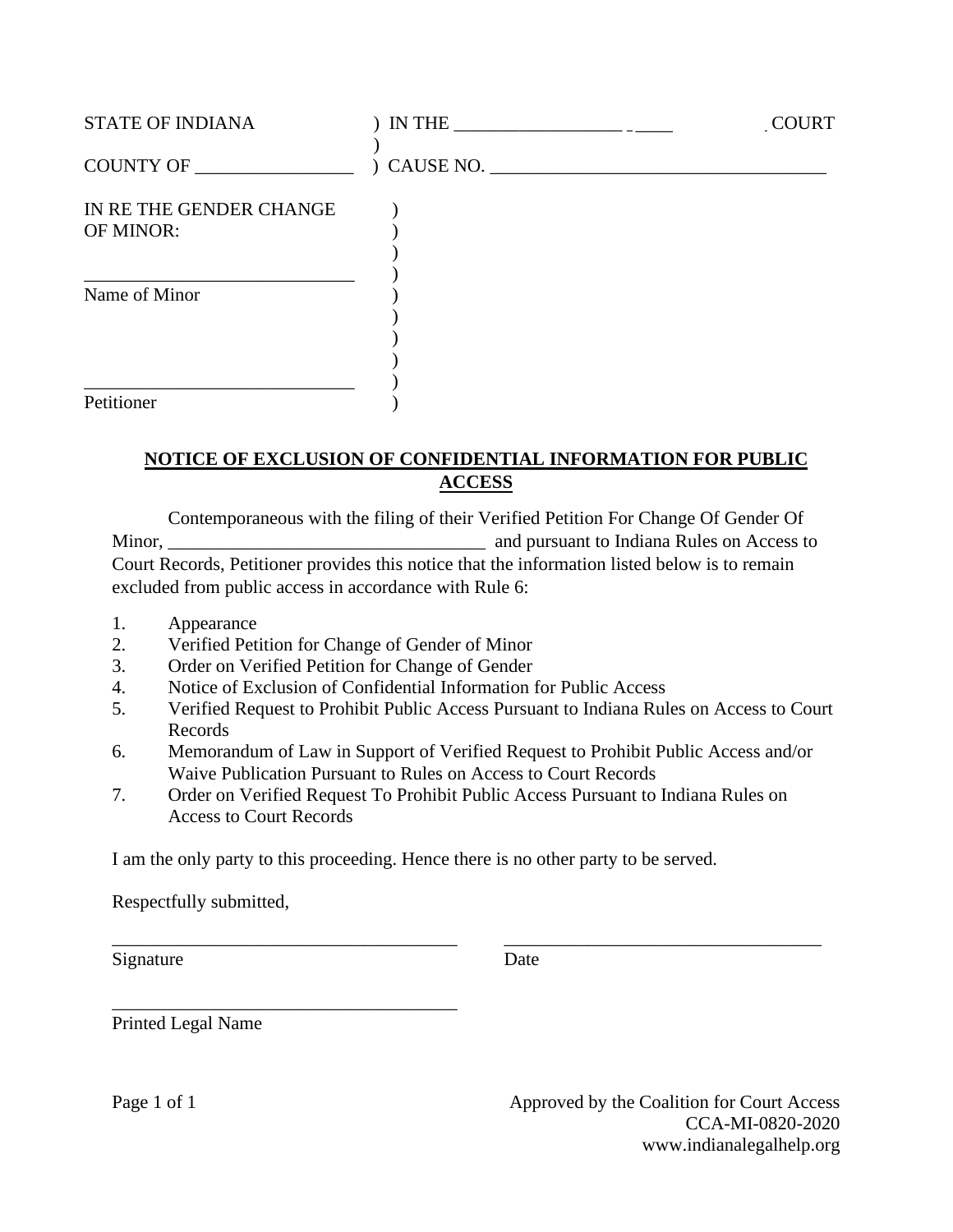| <b>STATE OF INDIANA</b>              | $IN THE _______$ | COURT |
|--------------------------------------|------------------|-------|
| COUNTY OF                            | ) CAUSE NO.      |       |
| IN RE THE GENDER CHANGE<br>OF MINOR: |                  |       |
| Name of Minor                        |                  |       |
| Petitioner                           |                  |       |

#### **VERIFIED REQUEST TO PROHIBIT PUBLIC ACCESS PURSUANT TO INDIANA RULES ON ACCESS TO COURT RECORDS**

 I, \_\_\_\_\_\_\_\_\_\_\_\_\_\_\_\_\_\_\_\_\_\_\_\_\_\_\_\_\_\_\_\_\_\_\_\_\_\_\_\_\_\_\_\_\_\_\_\_\_\_\_, respectfully petition this Court to seal the record of my child's gender marker change proceeding, permanently prohibiting Public Access to the entire court record pursuant to Indiana Rules on Access to Court Records. In support of this request, I state:

|  | I am:   transgender          |
|--|------------------------------|
|  | $\Box$ gender non-conforming |
|  | $\ $ nonbinary               |
|  |                              |

 2. I am seeking to change my child's gender to accurately reflect my gender identity and presentation.

 3. I am aware of the high rates of violence, discrimination, and invasion of privacy against transgender, gender non-conforming and nonbinary people in Indiana and nationwide and I fear that if the public knows my child's gender identity, they will personally experience violence, discrimination and an invasion of privacy.

 4. I fear that if someone could find my child's gender change request and address online, that they could be targeted for discrimination and/or violence based on their gender identity.

 5. I also fear for their safety because of personal experience with violence and discrimination.

| They have personally suffered $\Box$ physical harm $\Box$ discrimination $\Box$ harassment |
|--------------------------------------------------------------------------------------------|
| $\Box$ bullying $\Box$ threats of violence $\Box$ other:                                   |

Page 1 of 2 Approved by the Coalition for Court Access CCA-MI-0820-2022 www.indianalegalhelp.org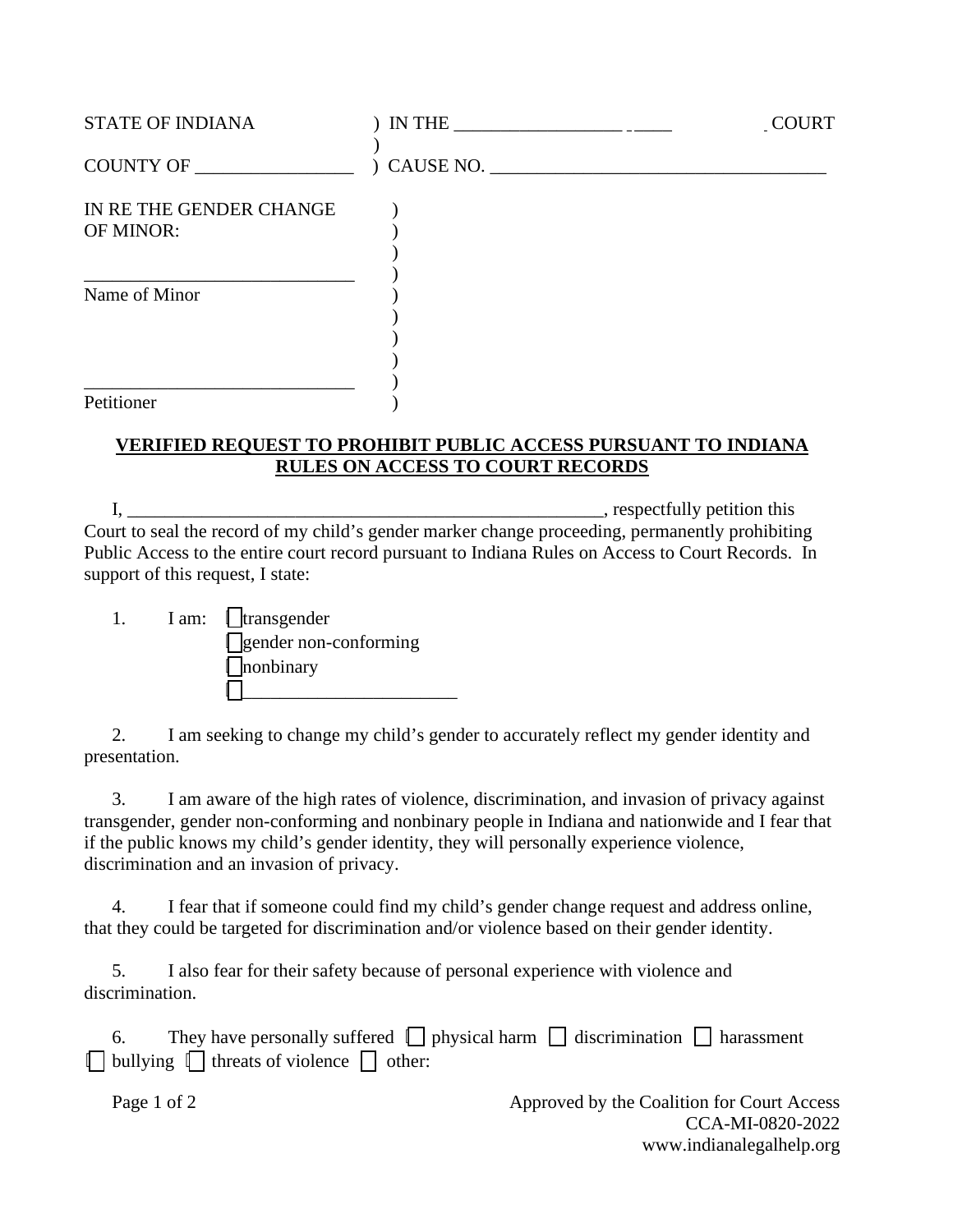7. I am attaching a Memorandum of Law in Support of Verified Request to Prohibit Public Access And/Or Waive Publication Pursuant to Rules on Access to Court Records by Indiana Legal Services as an Exhibit.

\_\_\_\_\_\_\_\_\_\_\_\_\_\_\_\_\_\_\_\_\_\_\_\_\_\_\_\_\_\_\_\_\_\_\_\_\_\_\_\_\_\_\_\_\_\_\_\_\_\_\_\_\_\_\_\_\_\_\_\_\_\_\_\_\_\_\_\_\_\_\_\_\_\_\_\_\_\_\_\_\_ \_\_\_\_\_\_\_\_\_\_\_\_\_\_\_\_\_\_\_\_\_\_\_\_\_\_\_\_\_\_\_\_\_\_\_\_\_\_\_\_\_\_\_\_\_\_\_\_\_\_\_\_\_\_\_\_\_\_\_\_\_\_\_\_\_\_\_\_\_\_\_\_\_\_\_\_\_\_\_\_\_ \_\_\_\_\_\_\_\_\_\_\_\_\_\_\_\_\_\_\_\_\_\_\_\_\_\_\_\_\_\_\_\_\_\_\_\_\_\_\_\_\_\_\_\_\_\_\_\_\_\_\_\_\_\_\_\_\_\_\_\_\_\_\_\_\_\_\_\_\_\_\_\_\_\_\_\_\_\_\_\_\_

8. There are no other parties or interested persons to this action.

THEREFORE, I respectfully request that pursuant to Indiana Rules on Access to Courts, this case be excluded from public access by sealing the record of this proceeding.

**I affirm under penalties for perjury that the foregoing representations are true to the best of my knowledge and belief.** 

 $\overline{a}$ 

Date Signature

Printed Legal Name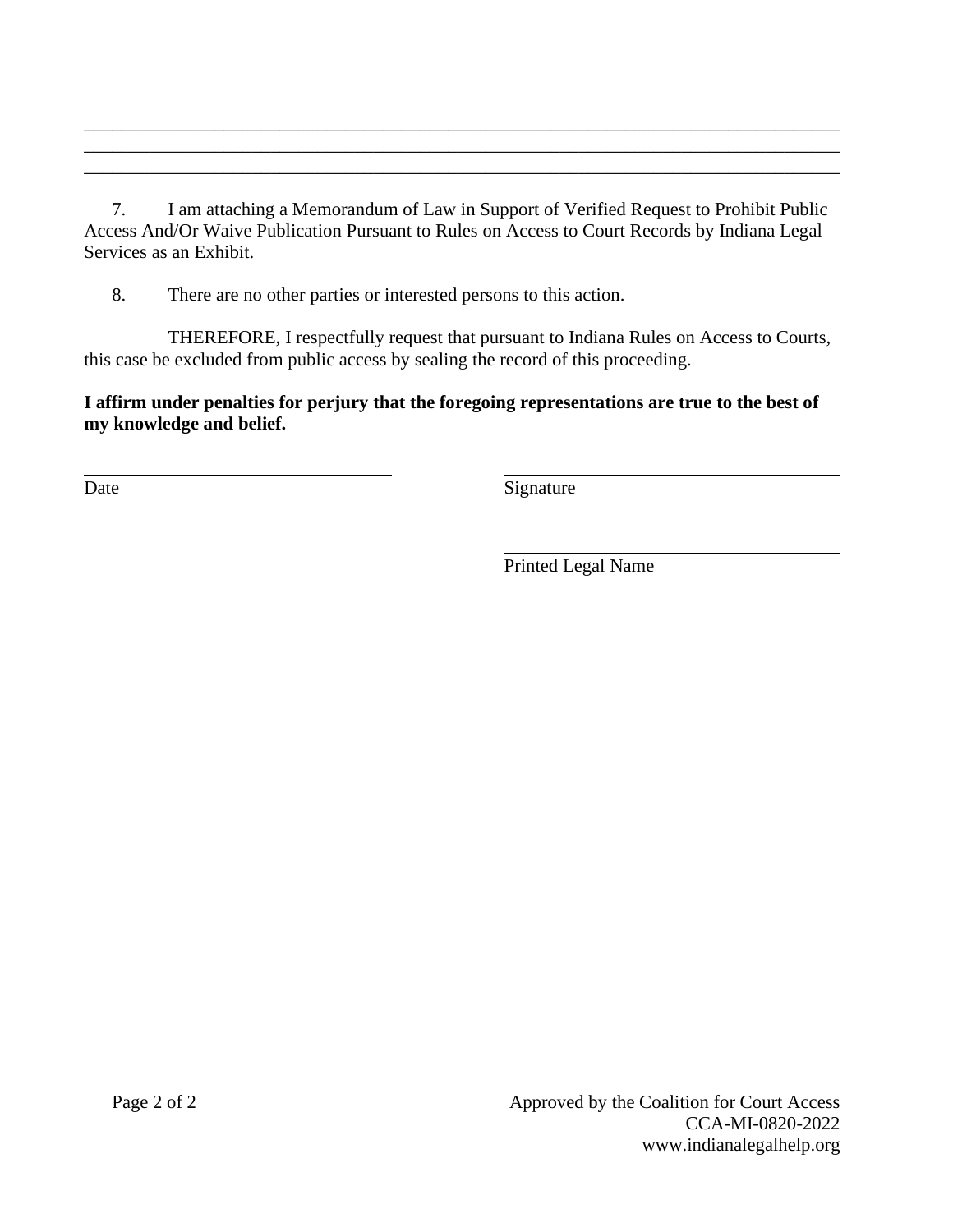#### **MEMORANDUM OF LAW IN SUPPORT OF VERIFIED REQUEST TO PROHIBIT PUBLIC ACCESS AND/OR WAIVE PUBLICATION PURSUANT TO RULES ON ACCESS TO COURT RECORDS**

- 1. This memorandum of law was drafted by Indiana Legal Services' LGBT Project to support selfrepresented litigants who fear for their safety to a request pursuant to the Rules on Access to Court Records<sup>[1](#page-11-0)</sup> to waive publication and sale the records of their case.
- 2. Name change cases are subject to the public access rules containing in Indiana Rules of Court Administration 9. Ind. Code § 34-28-2-2.5(b).

## **I. HAVING TO PUBLISH NOTICE IN A NEWSPAPER AND HAVING THEIR CASE PUBLICLY AVAILABLE PUTS PETITIONER AT SUBSTANTIAL RISK OF HARM.**

- 3. The Court of Appeals is clear that the evidence of heightened risk of harassment, violence, and homicide to transgender individuals nationally and in Indiana is enough to demonstrate significant risk of harm warranting prohibiting public access. *In re Name Change of M.E.B.*, 19A-MI-118 at ¶ 11 (June 21, 2019).
- 4. The purpose of the Access to Court Records Rule is, among other things, to minimize an individual's risk of injury. The Commentary to the Rule recognizes "that unrestricted access to certain information in Court Records could result in an unwarranted invasion of personal privacy or unduly increase the risk of injury to individuals and businesses." Ind. Access to Court Records 1, cmt. ". . . The goal of the Rules on Access to Court Records is proactive; it seeks to *prevent* harm. To force petitioners to wait until they have already experienced that harm would vitiate the purpose of the rule." *Id.; accord In Re K.H.*, 127 N.E.3d 257 (Ind. Ct. App. 2019)
- 5. A.C.R. Rule 6 requires Judges to look at the totality of the circumstances to evaluate if a substantial risk of harm exists and to proactively protect applicants' safety. Rule 6 does not require that Plaintiff endure targeted threats, violence, or abuse before granting temporary and permanent

<span id="page-11-0"></span><sup>&</sup>lt;sup>1</sup> The Access to Court Records Rules replaced Administrative Rule 9 on January 1, 2020. Rules on Access to Court Records moved portions of Administrative Rule 9 and placed them in a more organized manner. A.C.R. Rule 6 is Administrative Rule 9(G)(4) without change.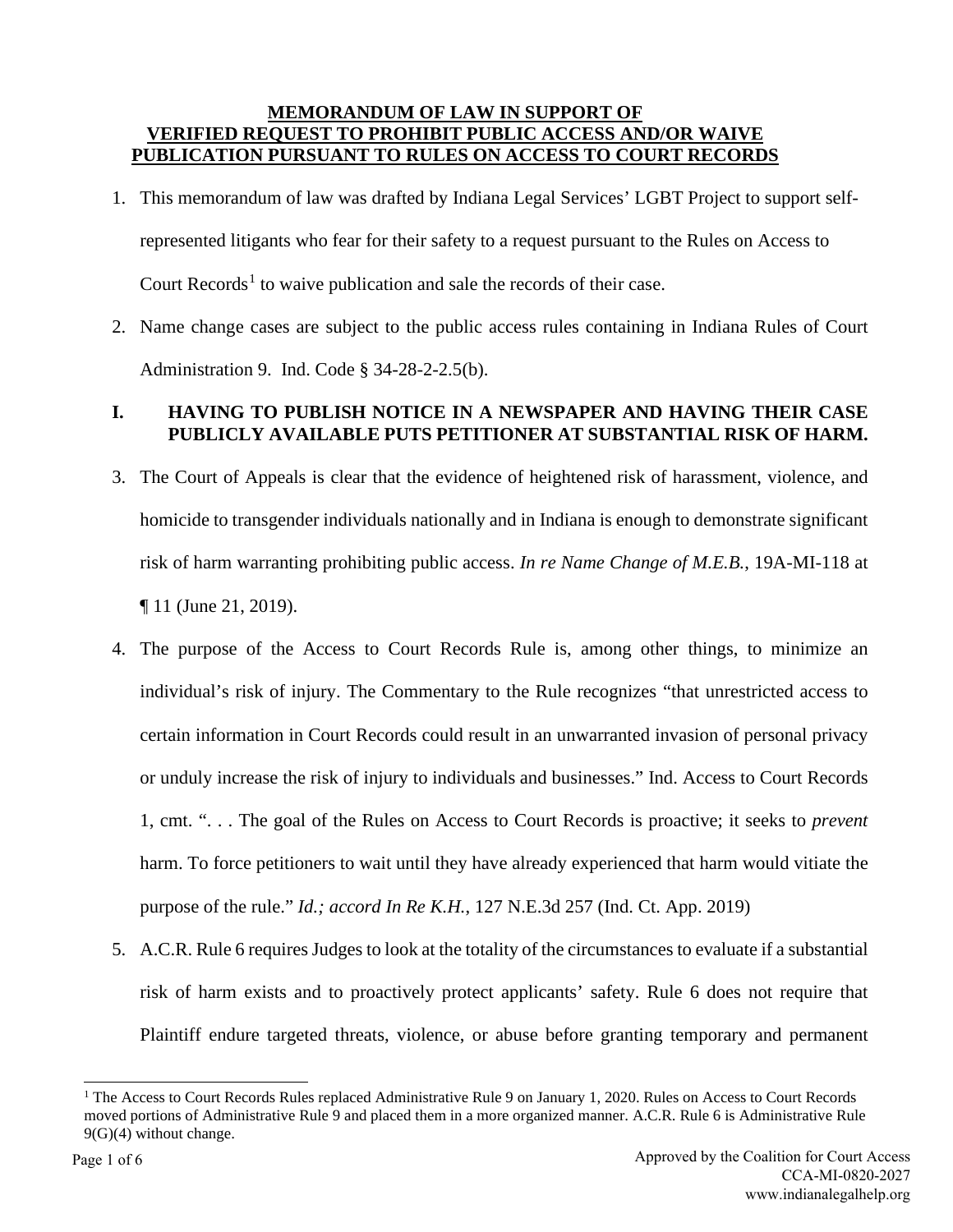sealing and a publication waiver. *In Re M.E.B*., 126 N.E.3d 932 at 934 (Ind. Ct. App. 2019); *In Re K.H.*, 127 N.E.3d 257 (Ind. Ct. App. 2019)

- 6. Part of the circumstances to consider is the reality that transgender people are disproportionately impacted by violence and homicide. The United Sates is the third most deadly country for trans people.
- 7. Between 2013 and 2015, hate crimes against transgender people increased 239 percent, with LGBT people more likely than any other minority group to experience hate crimes in the United States. Haeyoung Park and Iaryna Mykhyalyshyn*, L.G.B.T. People Are More Likely to Be Targets of Hate Crimes Than Any Other Minority Group*, N.Y. TIMES, June 16, 2016.
- 8. The systemic violence transgender people experience neither begins nor ends with hate crimes, physical assault or homicide. Transgender people are more likely than the general population to experience discrimination, harassment, and violence in every facet of life, including family relations, education, employment, housing, public accommodations, obtaining accurate identification documents, and accessing adequate and appropriate medical treatment. . *See e.g.* James *et al.*, *The Report of the 2015 U.S. Transgender Survey* (2016), *available at* http://www.ustranssurvey.org/reports/; National Coalition of Anti-Violence Programs, *A Report from the National Coalition of Anti-Violence Programs: Lesbian, Gay, Bisexual, Transgender, Queer, and HIV-Affected Hate Violence in 2013* (2014), *available* at http://avp.org/wpcontent/uploads/2017/04/2013\_ncavp\_hvreport\_final.pdf; Jaime M. Grant et al., *Injustice at Every Turn: A Report of the National Transgender Discrimination Survey 2 (2011), available* at http://www.thetaskforce.org/downloads/reports/reports/ntds\_full.pdf.
- 9. This is no less true in the state of Indiana. A survey of transgender people in Indiana conducted in conjunction with the National Transgender Discrimination Survey found that 73% of respondents reported harassment in their K-12 school; and 27% reported physical assault. National Center for Transgender Equality and the National Gay and Lesbian Task Force, *Findings of the National*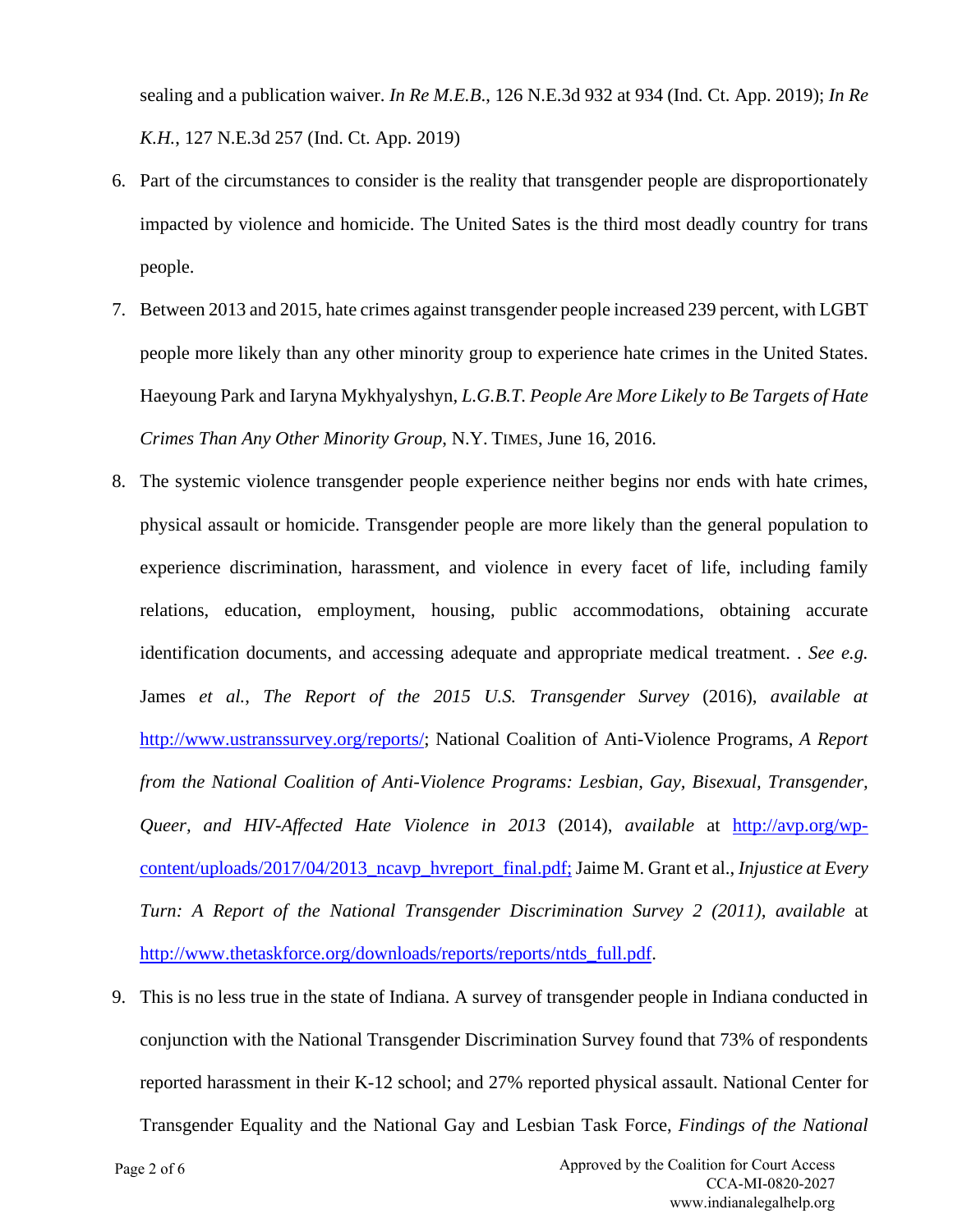*Transgender Discrimination Survey: Indiana Results* (2015), *available at*  http://www.transequality.org/sites/default/files/docs/usts/USTSINStateReport% 281017%29.pdf.

- 10. In another study of Transgender Hoosiers, 74% of respondents reported experiencing harassment or mistreatment on the job. Christy Mallory and Brad Sears, *Employment Discrimination Based on Sexual Orientation and Gender Identity in Indiana*, August 2017, *available at* https://williamsinstitute.law.ucla.edu/research/in\_discrimination\_ aug\_2017/.
- 11. In 2016, an Indiana transgender woman was shot in the face while their attacker yelled antitransgender sentiments. *Alleged Hate Group Member Charged in Shooting of Trans Woman in Indiana,* The Advocate (July 17, 2016), *available* at http://www.advocate.com/transgender/2016/7/17/alleged-hate-group-member-charged-shootingtrans-woman-indiana. Across the nation, violence against transgender individuals is on the rise. Maggie Astor, *Violence Against Transgender People Is on the Rise, Advocates Say*, N.Y. TIMES, Nov. 9, 2017.
- 12. Though the data on violence is staggering, the actual violence against transgender people is likely much worse, due to the underreporting of crimes. *See. E.g.* Lucas Waldron, *Deadnamed: The way cops in Jacksonville and other jurisdictions investigate the murders of transgender women adds insult to injury and may be delaying justice*, *available at* https://www.propublica.org/article/deadnamed-transgender-black-women-murders-jacksonvillepolice-investigation; Emma Keith et. al, *Lack of trust in law enforcement hinders reporting of LBGTQ crimes*, *available at* https://www.publicintegrity.org/2018/08/24/22138/lack-trust-lawenforcement-hinders-reporting-lbgtq-crimes.
- 13. The Court of Appeals is clear that these significantly higher rates of discrimination, harassment, and violence experienced by transgender people as compared to cisgender people (people who are not transgender) is enough to satisfy that there was clear and convincing evidence that the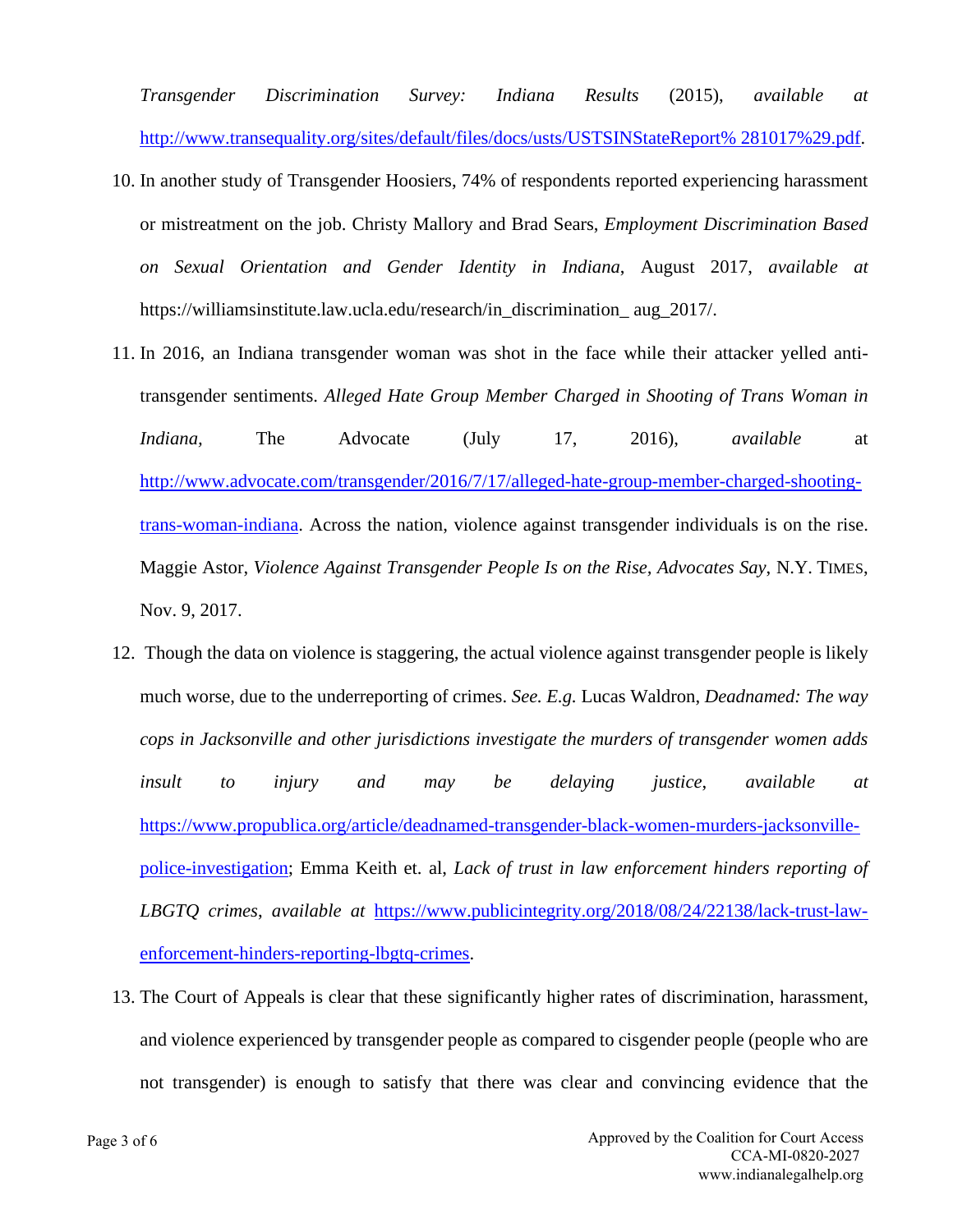Petitioner would face a significant risk of substantial harm if their transgender status was disclosed to the public. *In re Name Change of A.L.*, 81 N.E.3d 283, 291 (2017).

- 14. The Court of Appeals rejected the trial court's reasoning that Rule 9 was not applicable because the petitioner had not shown they were subjected to any specific threats or violence because of their gender identity. *Id.* At 290-91. Trial courts have no jurisdiction to disregard appellate precedent. *Cf. Ross v. State*, 877 N.E.2d 829, 835 (Ind. Ct. App. 2007) (appellate precedent is binding on trial courts), *trans. denied*.
- 15. There—on an evidentiary record substantively identical to that submitted here—the court found that the significant risk of harm came from the general public being able to access, on the internet, in perpetuity, information about petitioner being transgender.<sup>[2](#page-14-0)</sup> *Id.*

## **II. COURT DOCUMENTS IDENTIFY PETITIONER AS TRANSGENDER, WHICH UNLAWFULLY DISCLOSES CONFIDENTIAL MEDICAL INFORMATION IN VIOLATION OF A.C.R. 5(A)(1).**

- 16. A.C.R. Rule 5(A)(1) mandates that records declared confidential by Indiana statue or court rule must be excluded from public access. Both medical and mental health records are confidential and protected from public disclosure.
- 17. That Petitioner's is transgender is protected medical information. I.C. § 16-39-3-10 declares a patient's "mental health record or testimony related to a patient's mental health" offered in a legal proceeding to be a confidential court record.
- 18. Gender transitions involve both physical and social elements. Social elements, such as wearing clothing more readily associated with a specific gender, changing one's name and updating their identity documents to reflect their experienced sex, are therapeutic treatments for the psychological treatment of gender dysphoria. STANDARDS OF CARE FOR THE HEALTH OF TRANSSEXUAL,

<span id="page-14-0"></span><sup>2</sup> A publication notice in a local newspaper lives on past the three weeks in which it is published. All public notices published in Indiana are archived and searchable though the Hoosier State Press Association. Indiana Public Notice Search, *available at* [http://www.indianapublicnotices.com/.](http://www.indianapublicnotices.com/) Once publication is made or the court file accessed, it cannot be undone.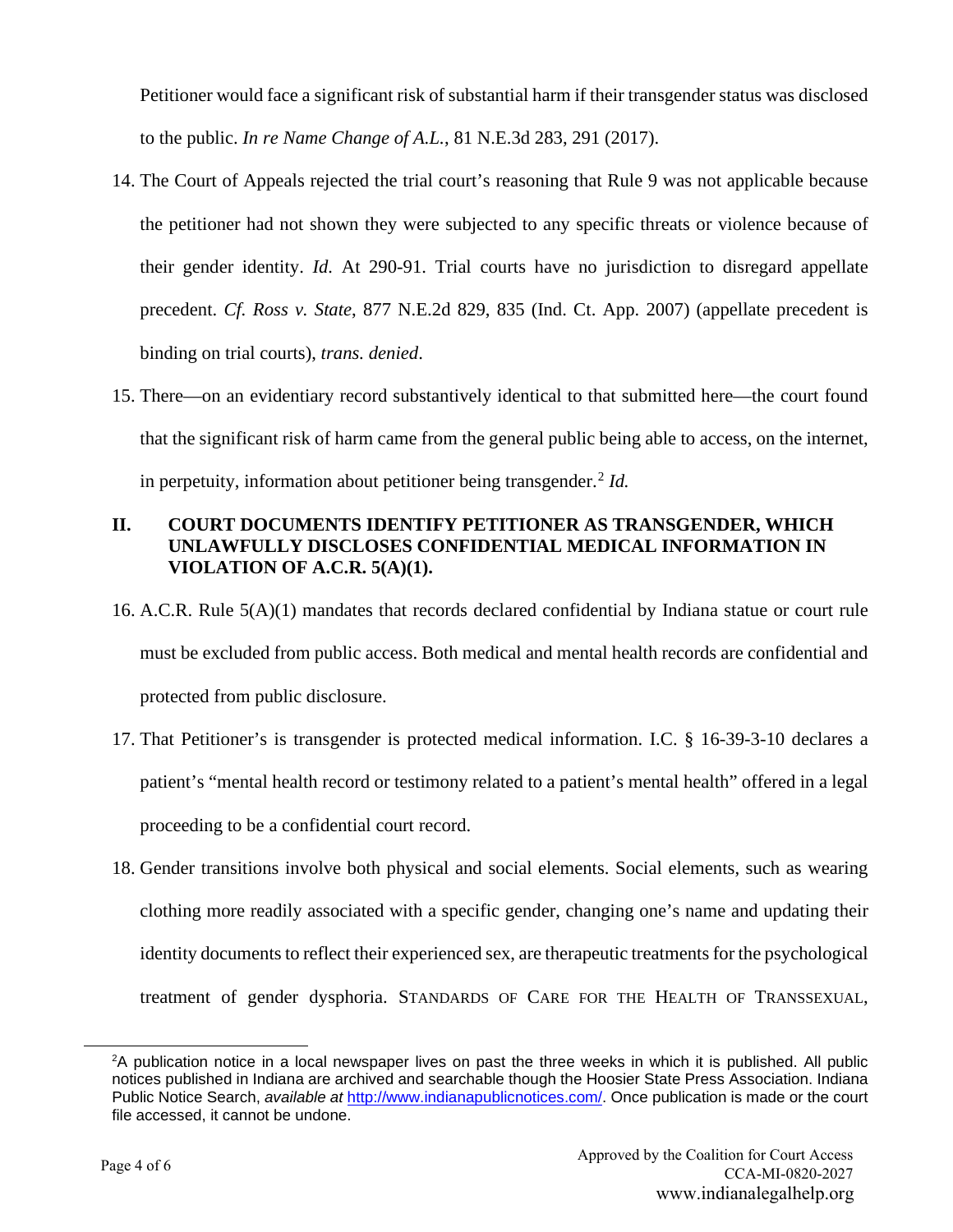TRANSGENDER, AND GENDER-NONCONFORMING PEOPLE, WORLD PROFESSIONAL ASSOCIATION FOR TRANSGENDER HEALTH (7<sup>th</sup> ed. 2011), *available at* https://www.wpath.org/publications/soc.

19. The records in this case constitute protected health records that Indiana law requires trial courts to keep confidential. *See* Ind. Code § 16-39-3-10 (a "mental health record or testimony related to a patient's mental health" offered in a legal proceeding is a confidential court record). Trial courts have no discretion, and therefore no jurisdiction, to order such records be made publicly available. *E.g. Groth v. Pence*, 67 N.E.3d 1104, 1112 (Ind. Ct. App. 2017) ("as a matter of law," records declared confidential by statute "shall not be disclosed"), *trans. denied*.

#### **III. BEING OUTED AS TRANSGENDER VIOLATES PETITIONER'S PRIVACY INTERESTS PROTECTED BY THE ACCESS TO COURT RECORDS RULES AND THE 4TH AMENDMENT OF THE US CONSTITUTION.**

- 20. The purpose of the Rules on Access to Court Records is, among other things, to protect the privacy interests of litigants. The Commentary to the Rule recognizes "that unrestricted access to certain information in Court Records could result in an unwarranted invasion of personal privacy or unduly increase the risk of injury to individuals and businesses." Ind. Access to Court Records Rule 1, cmt.
- 21. Petitioner has a fundamental right of privacy in preventing the release of their highly personal and intimate medical and mental health information and in deciding under what circumstances to release information that has a statistically significant likelihood to subject them to substantial harm. *Whalen v. Roe*, 429 U.S. 589, 599-600 (1977); *Nixon v. Adm'r of Gen. Servs*., 433 U.S. 425, 464-65 (1977) (instructed that intrusions on legitimate informational privacy expectations must be weighed against the public interest in accessing that information); *NASA v. Nelson*, 562 U.S. 134, 138 (2011) (reaffirming *Nixon* balancing test); *Denius v. Dunlap*, 209 F.3d 944, 956 (7th Cir. 2000) (holding 4<sup>th</sup> Amendment right to informational privacy protects the "clearly established 'substantial' right in the confidentiality of medical information that can only be overcome by a sufficiently strong state interest").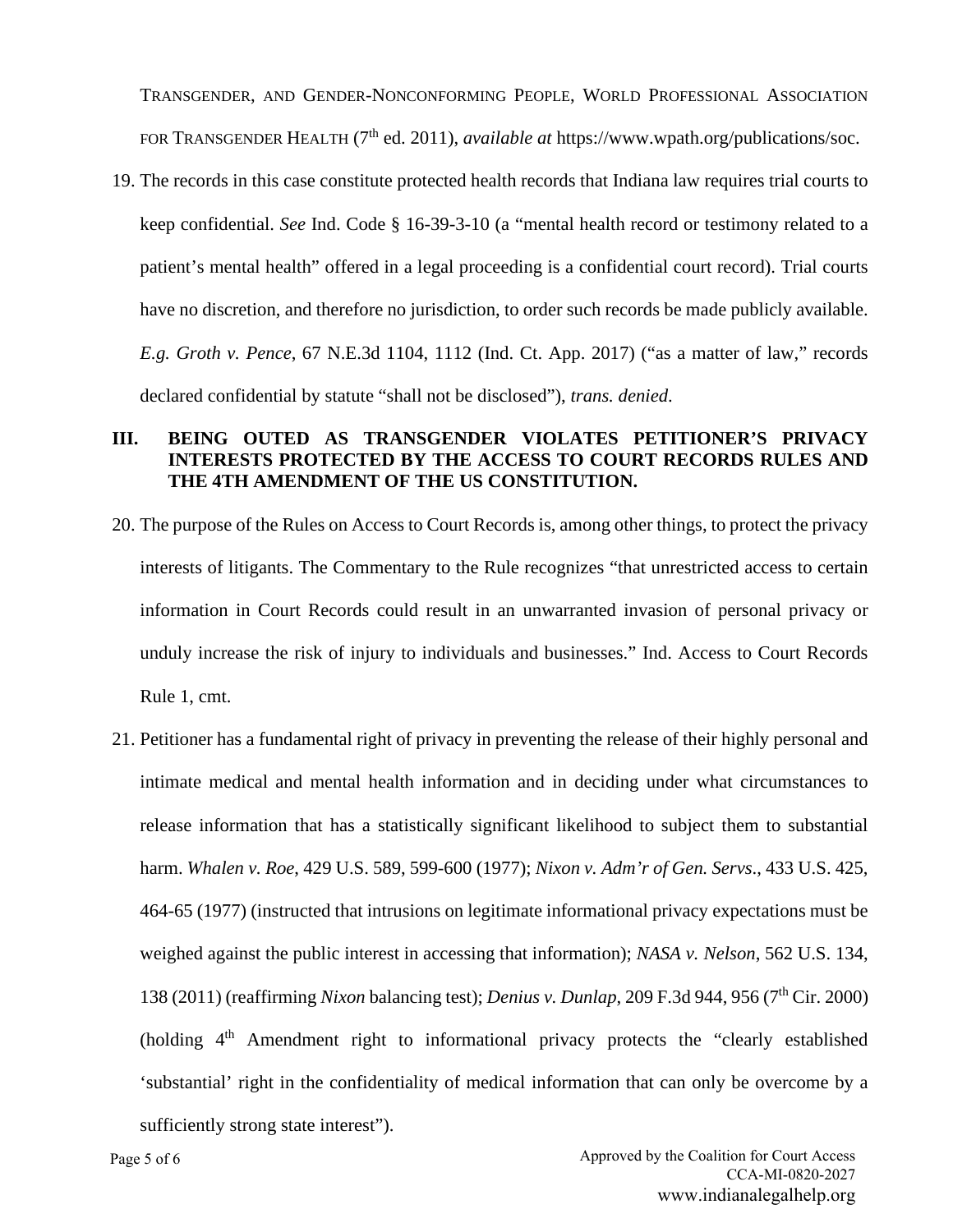22. The United States Supreme Court has recognized that a constitutional right to information privacy protected by the 4th Amendment applies to the states under the 14th Amendment. *Whalen v. Roe,* 429 U.S. 589, 599-600 (1977). This constitutional right to privacy means one has a venerable right "not to have intimate facts concerning one's life disclosed without one's consent." *Bartnicki v. Vopper*, 200 F.3d 109, 122 (3d Cir. 1999). In fact, "the more intimate or personal the information, the more justified is the expectation that it will not be subject to public scrutiny." *Fraternal Order of Police v. City of Philadelphia,* 812 F.2d 105, 112 (3d Cir. 1987). This right to privacy has been deemed by Federal Courts to include an individual's gender identity. *See Powell v. Schriver*, 175 F.3d 107 (2d Cir. 1999).

Denying Petitioner's Access to Court Records request would make public the fact that Petitioner is pursuing therapeutic treatment for their gender dysphoria and reveal medical and mental health information to a large number of disinterested persons with no legitimate interest in that information, in violation of the  $14<sup>th</sup>$  Amendment to the United States Constitution, I.C. § 16-39-3-10, and the purpose of the Access to Court Records Rule.

> *Prepared in January 2020 for use by pro se parties by: LGBT Law Project Indiana Legal Services lgbtgroup@ilsi.net*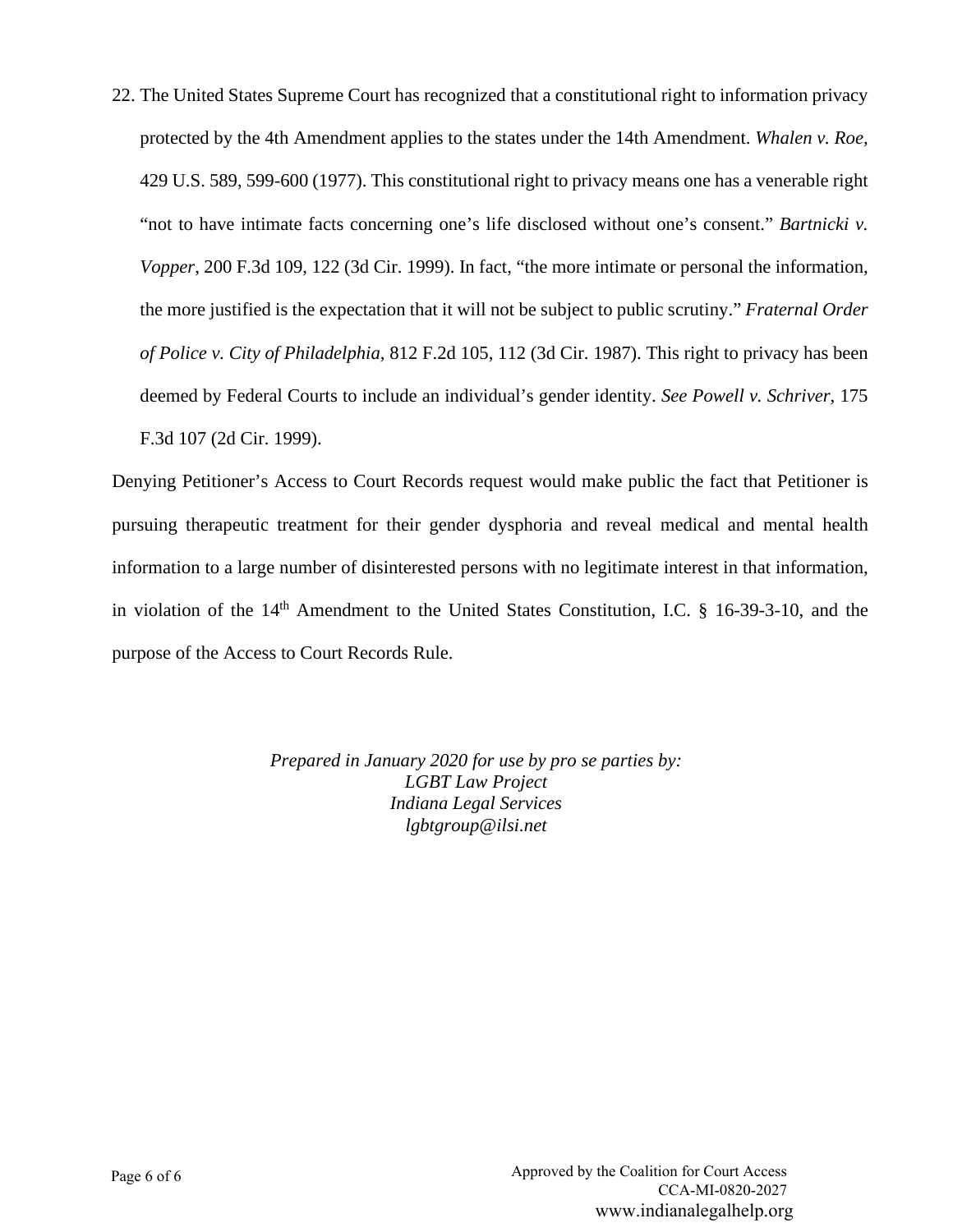| <b>STATE OF INDIANA</b>              | $IN THE _______$ | _COURT |
|--------------------------------------|------------------|--------|
| COUNTY OF                            | ) CAUSE NO.      |        |
| IN RE THE GENDER CHANGE<br>OF MINOR: |                  |        |
| Name of Minor                        |                  |        |
| Petitioner                           |                  |        |

## **PUBLIC NOTICE OF HEARING**

Please take notice: Petitioner having filed a Verified Request To Prohibit Public Access and for Sealing the Record Pursuant to Indiana Rules on Access to Court Records and requesting that the Court enter an Order excluding the entire case from public access, now AND the Court having duly examined said motion, hereby sets the matter for hearing on

\_\_\_\_\_\_\_\_\_\_\_\_\_\_\_\_\_\_\_\_\_\_\_\_\_\_\_\_\_\_\_\_\_\_\_\_\_\_\_\_\_\_\_\_\_\_\_\_\_\_\_\_\_\_\_\_\_\_\_\_\_\_\_\_\_\_\_\_\_\_\_\_\_\_\_\_\_\_

\_\_\_\_\_\_\_\_\_\_\_\_\_\_\_\_\_\_\_\_\_\_\_\_\_\_\_\_\_ \_\_\_\_\_\_\_\_\_\_\_\_\_\_\_\_\_\_\_\_\_\_\_\_\_\_\_\_\_\_\_\_\_\_\_\_\_\_\_ Dated Judicial Officer